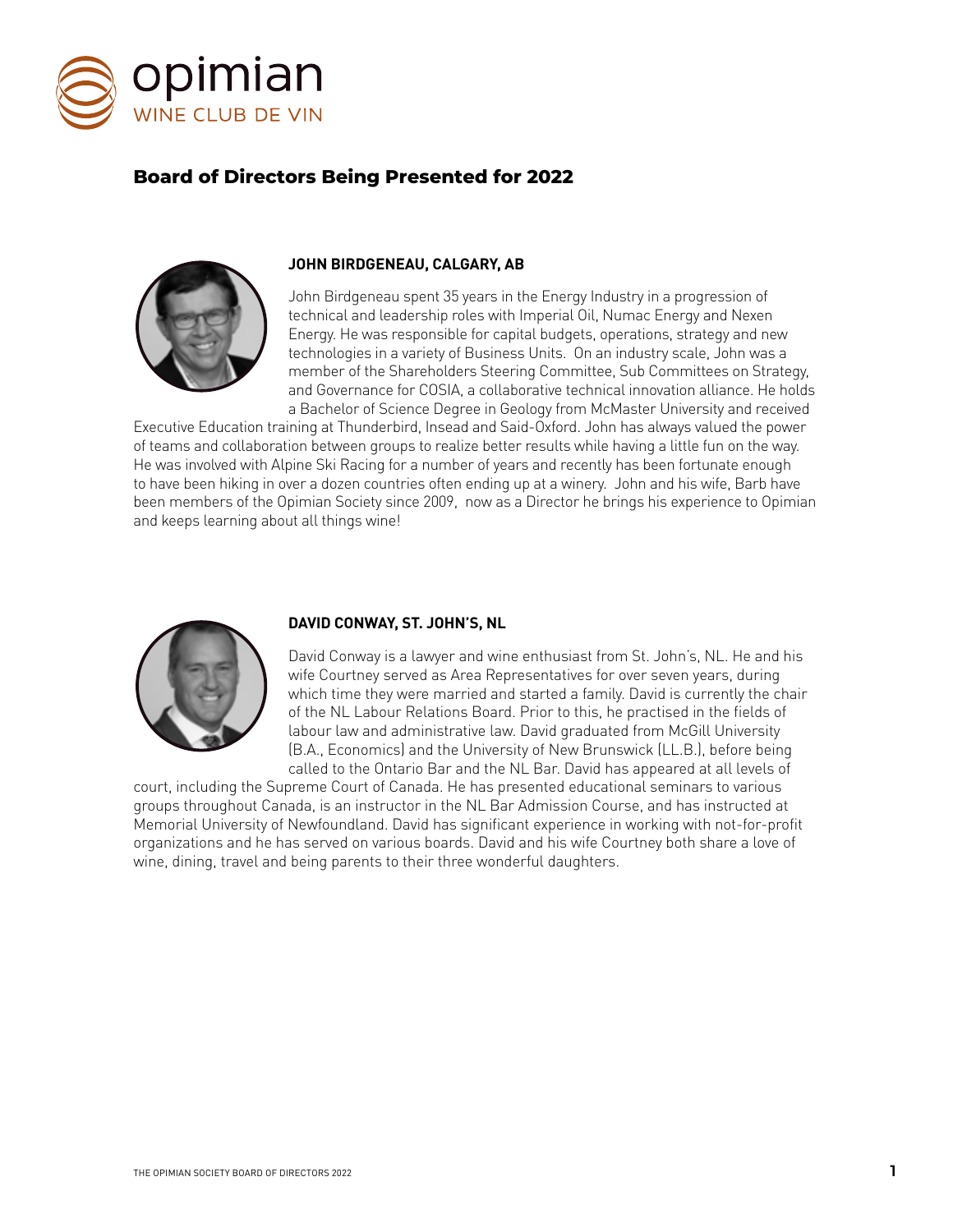



# **ROB DAVIS, TORONTO, ON**

Rob is a Tax Partner with KPMG in Toronto with over 30 years of diverse tax and finance experience that he brings to his clients. Rob obtained his CPA, CA in 1992. He is currently a member of the Board of Directors of KPMG Canada where he serves as Deputy Chair. Rob has spent 24 years in KPMG's tax practice, where he has gained extensive experience in international structuring for global expansions and IP migration. He has extensive experience conducting transfer pricing analysis for multinational enterprises with respect

to advisory, planning, audit and compliance matters. Rob has assisted clients in identifying and implementing transfer pricing strategies that have generated substantial value in achieving their business and tax objectives.Rob has spent six years outside of KPMG in diverse industry sectors, such as automotive, real estate, marketing services, software, broadcasting, and manufacturing. Rob's experience in consulting and industry provides a unique, well-rounded perspective and understanding of the firm's clients' practical requirements. Rob has been a member of Opimian since 2007.



# **CRAIG FAULKNER, VANCOUVER, BC**

Craig Faulkner and his wife, Cindy joined Opimian in 2016 and have enjoyed meeting other members and always look forward to the new cellar releases. Mr. Faulkner was the co-founder of Canada's dominant financial web portal, Stockgroup (a publicly traded company) and led its technology teams as its Chief Technology Officer and Director. Craig also served on the advisory board for a non-profit that provides supportive housing in the Vancouver area. Currently, Craig works with a variety of clients in the financial, service and retail

space as the CTO at Unilogik Systems. In addition, Mr. Faulkner has served on the advisory board for www.shopandshout.com (an influencer marketing platform) from 2018 in a mentorship capacity. Craig Faulkner holds a BA from Trinity Western University, has also completed the Not for Profit Essentials course for board members offered by ICD / Rotman School of Business and the WSET Level 1 course in Wines.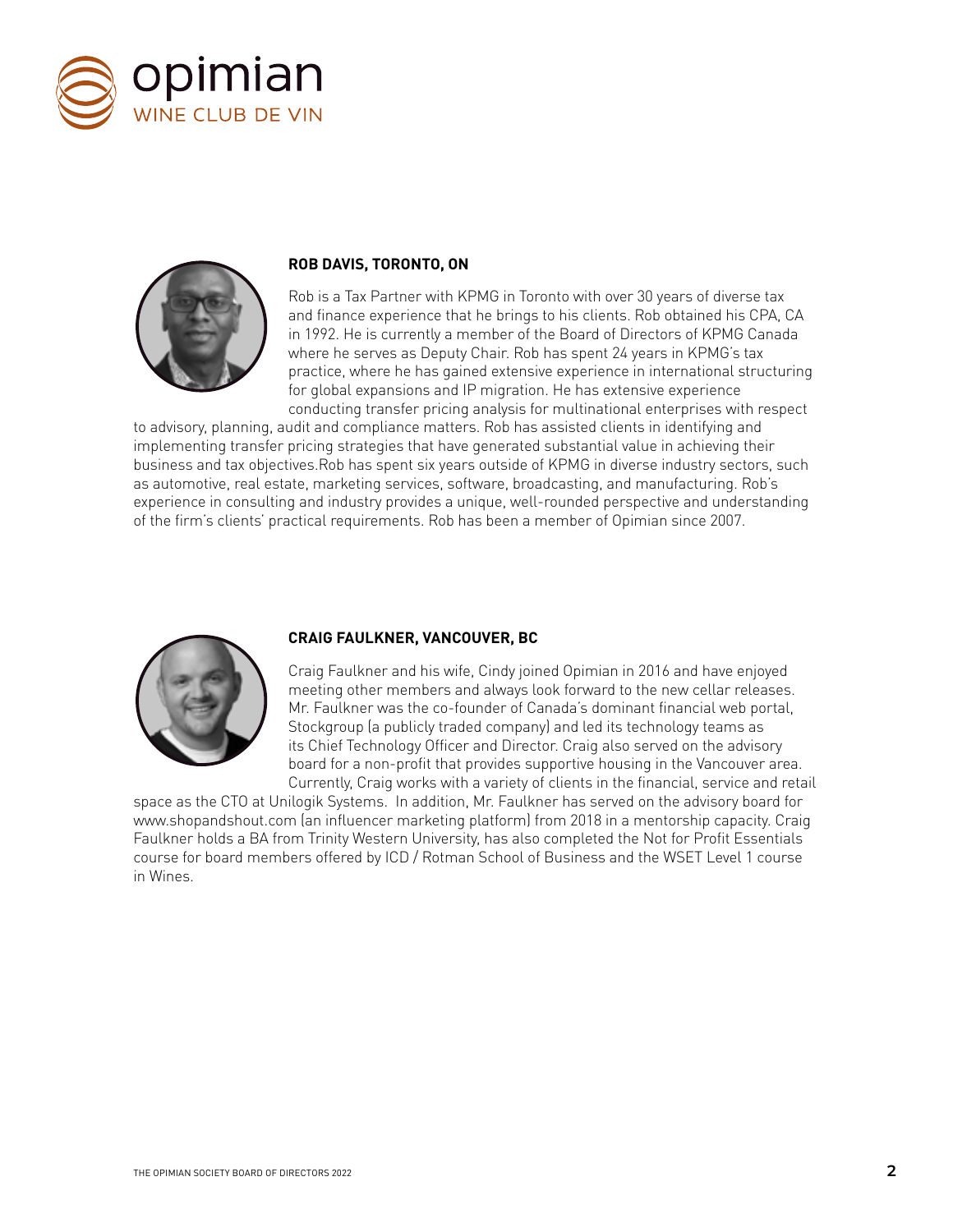



# **CAROL FITZWILLIAM, MONTRÉAL, QC**

Carol A. Fitzwilliam is the retired founder of Fitzwilliam Legal Recruitment and Fitzwilliam Third Sector Recruitment, two Canadian executive search firms dedicated to the legal profession and not-for-profit sector, respectively. She has served as a director of several non-profit organizations, including the International Women's Forum, YWCA Canada, YWCA de Montréal and Centennial Academy. She is currently Chair of the Governance Committee of the Board of Directors of the Société du Palais des congrès de Montréal, a

provincial crown corporation and Past Chair of the Board of Directors of Masters Swimming Canada. Ms. Fitzwilliam holds an undergraduate degree in English and French literature from Sir George Williams University and a law degree from Université de Montréal. She is a retired member of the Quebec Bar, a certified director (ICD.D) and a member of the Institute of Corporate Directors. Carol and Frank have enjoyed being Opimian members since 2007.



#### **ALAN KERR, KAMLOOPS, BC**

Alan has been a wine enthusiast and Opimian member for many years. He is currently the CFO and Vice President, Finance and Corporate Services with the British Columbia Lottery Corporation. Alan's travels have afforded him the opportunity to visit wine regions in France, Australia, Eastern Europe, South Africa, California and British Columbia. Particularly memorable events have been the opportunity to visit the French Navy's four-story underground wine cellar in Toulon and touring small family-run vineyards in Croatia in 2015.

After an extensive career with the Royal Canadian Navy with a variety of leadership responsibilities in finance and supply chain management, Alan accepted new responsibilities with Atco Structures & Logistics in 2012. His last appointment with Atco was General Manager and Managing Director of Atco Frontec Europe based in Budapest, Hungary. Alan has served in a number of volunteer capacities including President of the Officer's Mess for HMCS Bytown in Ottawa, Treasurer and Board member with H.O.P.E. (Helping Other People Everywhere), and with the Recreation Association of the Public Service of Canada.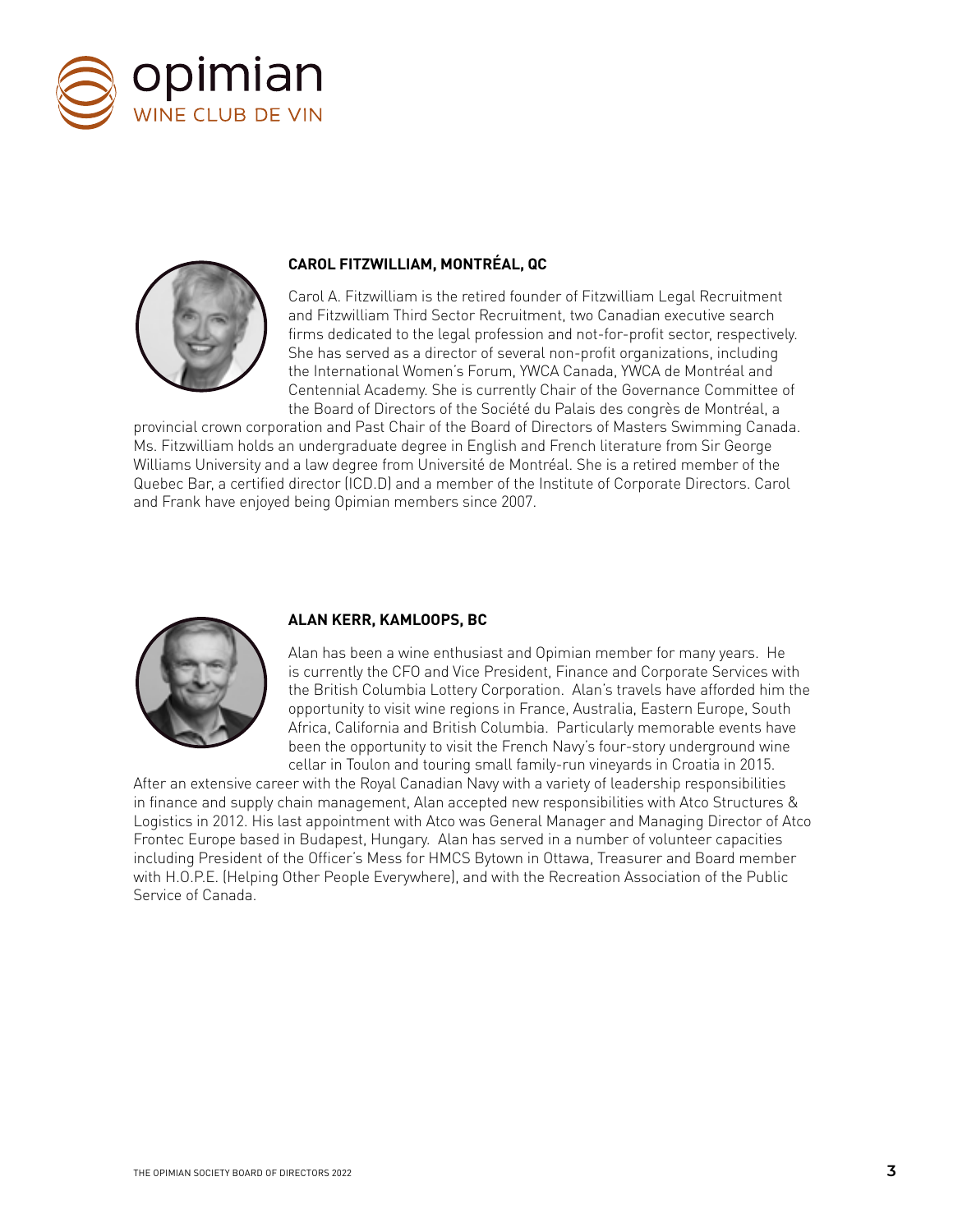



# **TWYLA LAAKSO, CALGARY, AB**

Twyla has been a professional communicator for more than three decades and has provided strategic communication services for some of the most wellknown brands in Canada including Suncor Energy, Colliers International, Air Canada and Fairmont Hotels (as Canadian Pacific Hotels & Resorts). She holds a professional accreditation from the International Association of Business Communicators (IABC) and is certified in the Prosci method of change management. Prior to launching her own business more than a decade

ago, Twyla served in senior management roles directing corporate communications functions. In the years preceding her corporate work, Twyla worked as national account director for several highly regarded advertising agencies including TBWA Chiat Day and BBDO. In her current role as Director of TLCommunications, Twyla enjoys exercising her experience and skills for the benefit of clients who require strategic planning and communications activities directly aligned with organizational goals. Twyla believes serving as a Director with Opimian will allow her to unite her professional experience with her personal passion for great wines and gourmet cookery and she looks forward to making a meaningful contribution to the Club.



#### **RICHARD MCCAMMON, STRATHROY, ON**

Richard McCammon is a successful entrepreneur and business leader. He founded a world leader in electronic transactions specializing in payment solutions for SAP. The company was acquired in late 2019. Now, Richard brings this experience to an aerospace start-up as President and CEO. Richard is considered a subject matter expert in the payment card practices and security and has spoken many times at industry forums. He is an executive board member for the Southwestern Ontario Chapter of the Institute of

Corporate Directors (ICD), is a member the Southwest Ontario Angels and of the Space Committee of the Aerospace Industries Association of Canada (AIAC). He holds a Master's of Applied Science in Chemical Engineering from the University of Waterloo and has worked in many different industries. He, also, earned his ICD.D from the Institute of Corporate Directors. His 35+ years as a Scout and Scouter provide his moral compass. Tarja, his wife, and he have visited wineries on every continent and look forward to visiting many more with the Opimian Wine cellars filling the gaps.